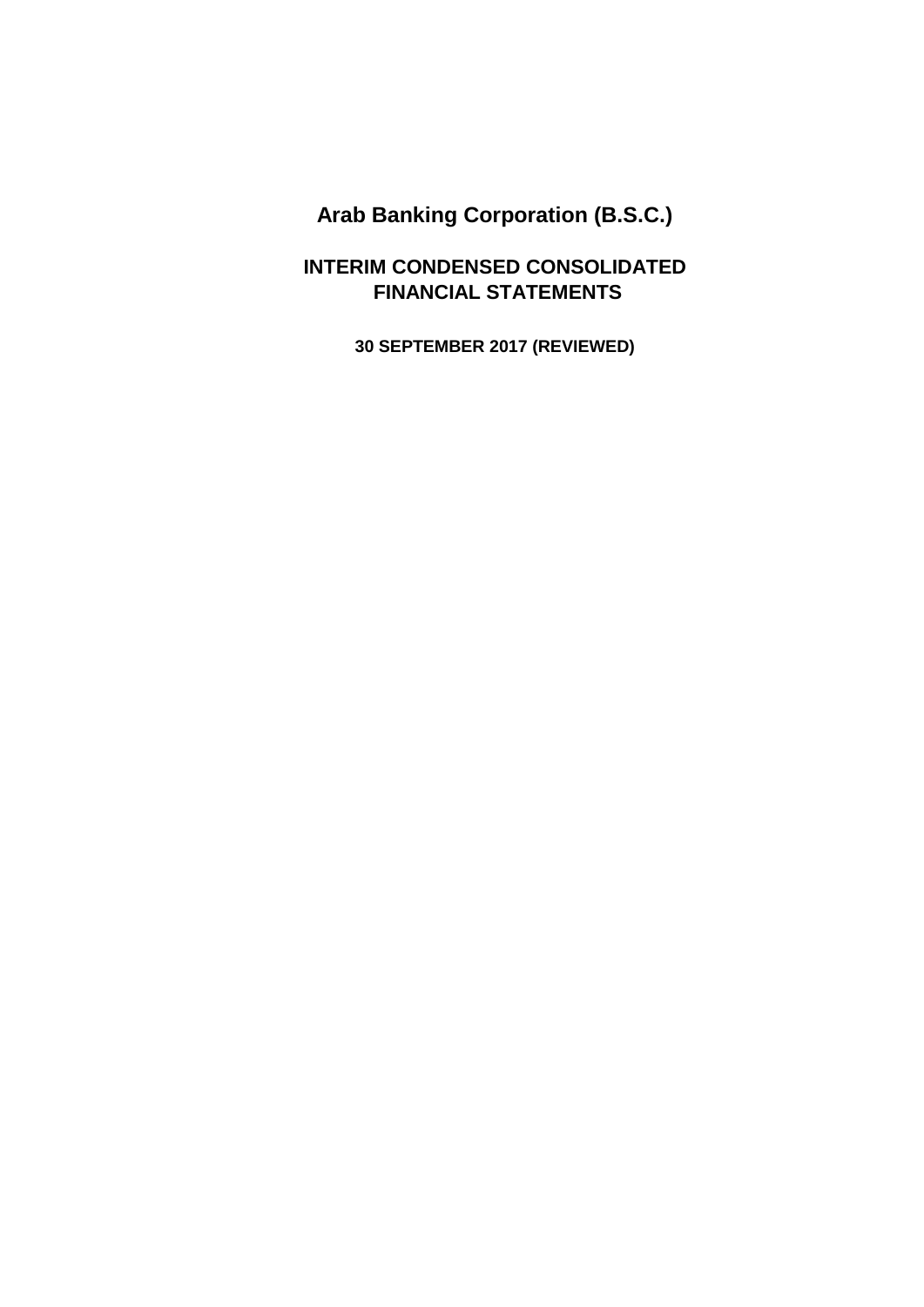

Ernst & Young P.O. Box 140 10th Floor, East Tower Bahrain World Trade Center Manama Kingdom of Bahrain

Tel: +973 1753 5455 Fax: +973 1753 5405 manama@bh.ey.com ey.com/mena C.R.No. 6700 / 29977

### **REPORT ON REVIEW OF INTERIM CONDENSED CONSOLIDATED FINANCIAL STATEMENTS TO THE BOARD OF DIRECTORS OF ARAB BANKING CORPORATION (B.S.C.)**

#### *Introduction*

We have reviewed the accompanying interim condensed consolidated financial statements of Arab Banking Corporation (B.S.C.) [the Bank] and its subsidiaries [together the Group] as at 30 September 2017, comprising of the interim consolidated statement of financial position as at 30 September 2017 and the related interim consolidated statements of profit or loss, comprehensive income, changes in equity and cash flows for the nine-month period then ended and explanatory notes. The Board of Directors is responsible for the preparation and presentation of these interim condensed consolidated financial statements in accordance with International Accounting Standard 34 *Interim Financial Reporting* (IAS 34). Our responsibility is to express a conclusion on these interim condensed consolidated financial statements based on our review.

#### *Scope of review*

We conducted our review in accordance with International Standard on Review Engagements 2410, *Review of Interim Financial Information Performed by the Independent Auditor of the Entity*. A review of interim financial information consists of making inquiries, primarily of persons responsible for financial and accounting matters, and applying analytical and other review procedures. A review is substantially less in scope than an audit conducted in accordance with International Standards on Auditing and, consequently, does not enable us to obtain assurance that we would become aware of all significant matters that might be identified in an audit. Accordingly, we do not express an audit opinion.

#### *Conclusion*

Based on our review, nothing has come to our attention that causes us to believe that the accompanying interim condensed consolidated financial statements are not prepared, in all material respects, in accordance with IAS 34.

Ernet + Young

5 November 2017 Manama, Kingdom of Bahrain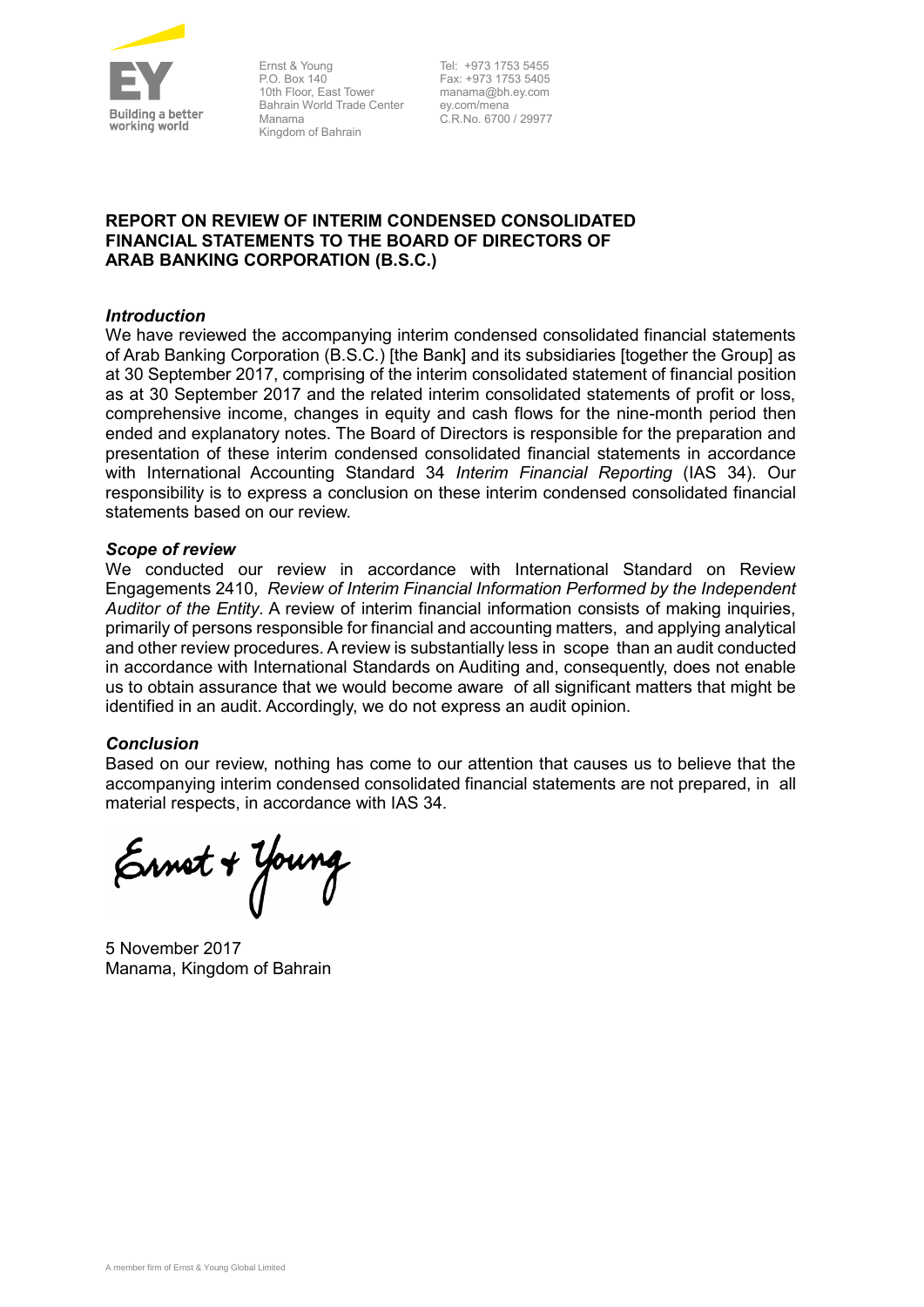### INTERIM CONSOLIDATED STATEMENT OF FINANCIAL POSITION 30 September 2017 (Reviewed)

*All figures in US\$ million*

|                                                        | <b>Reviewed</b><br>30 September 31 December<br>2017 | Audited<br>2016 |
|--------------------------------------------------------|-----------------------------------------------------|-----------------|
| <b>ASSETS</b>                                          |                                                     |                 |
| Liquid funds                                           | 1,088                                               | 1,831           |
| <b>Trading securities</b>                              | 870                                                 | 711             |
| Placements with banks and other financial institutions | 3,861                                               | 4,130           |
| Securities bought under repurchase agreements          | 1,872                                               | 1,556           |
| Non-trading securities                                 | 5,894                                               | 5,635           |
| Loans and advances                                     | 14,434                                              | 14,683          |
| Interest receivable                                    | 486                                                 | 430             |
| Other assets                                           | 918                                                 | 1,053           |
| Premises and equipment                                 | 120                                                 | 112             |
| <b>TOTAL ASSETS</b>                                    | 29,543                                              | 30,141          |
| <b>LIABILITIES</b>                                     |                                                     |                 |
| Deposits from customers                                | 17,104                                              | 14,270          |
| Deposits from banks                                    | 4,409                                               | 5,870           |
| Certificates of deposit                                | 29                                                  | 37              |
| Securities sold under repurchase agreements            | 478                                                 | 169             |
| Interest payable                                       | 432                                                 | 369             |
| <b>Taxation</b>                                        | 61                                                  | 94              |
| <b>Other liabilities</b>                               | 630                                                 | 803             |
| TERM NOTES, BONDS AND OTHER TERM FINANCING             | 1,979                                               | 4,269           |
| <b>Total liabilities</b>                               | 25,122                                              | 25,881          |
| <b>EQUITY</b>                                          |                                                     |                 |
| Share capital                                          | 3,110                                               | 3,110           |
| Statutory reserve                                      | 462                                                 | 462             |
| Retained earnings                                      | 915                                                 | 859             |
| Other reserves                                         | (560)                                               | (605)           |
| EQUITY ATTRIBUTABLE TO THE SHAREHOLDERS                |                                                     |                 |
| OF THE PARENT                                          | 3,927                                               | 3,826           |
| Non-controlling interests                              | 494                                                 | 434             |
| <b>Total equity</b>                                    | 4,421                                               | 4,260           |
| <b>TOTAL LIABILITIES AND EQUITY</b>                    | 29,543                                              | 30,141          |

These interim condensed consolidated financial statements were authorised for issue by the Board of Directors on 5 November 2017 and signed on their behalf by the Chairman, Deputy Chairman and the Group Chief Executive Officer.

Saddek El Kaber Chairman

\_\_\_\_\_\_\_\_\_\_\_\_\_\_\_\_\_\_\_\_\_\_\_\_ \_\_\_\_\_\_\_\_\_\_\_\_\_\_\_\_\_\_\_\_  $\overline{\phantom{a}}$ 

Khaled Kawan Group Chief Executive Officer

The attached notes 1 to 7 form part of these interim condensed consolidated financial statements.

Hilal Mishari Al Mutairi Deputy Chairman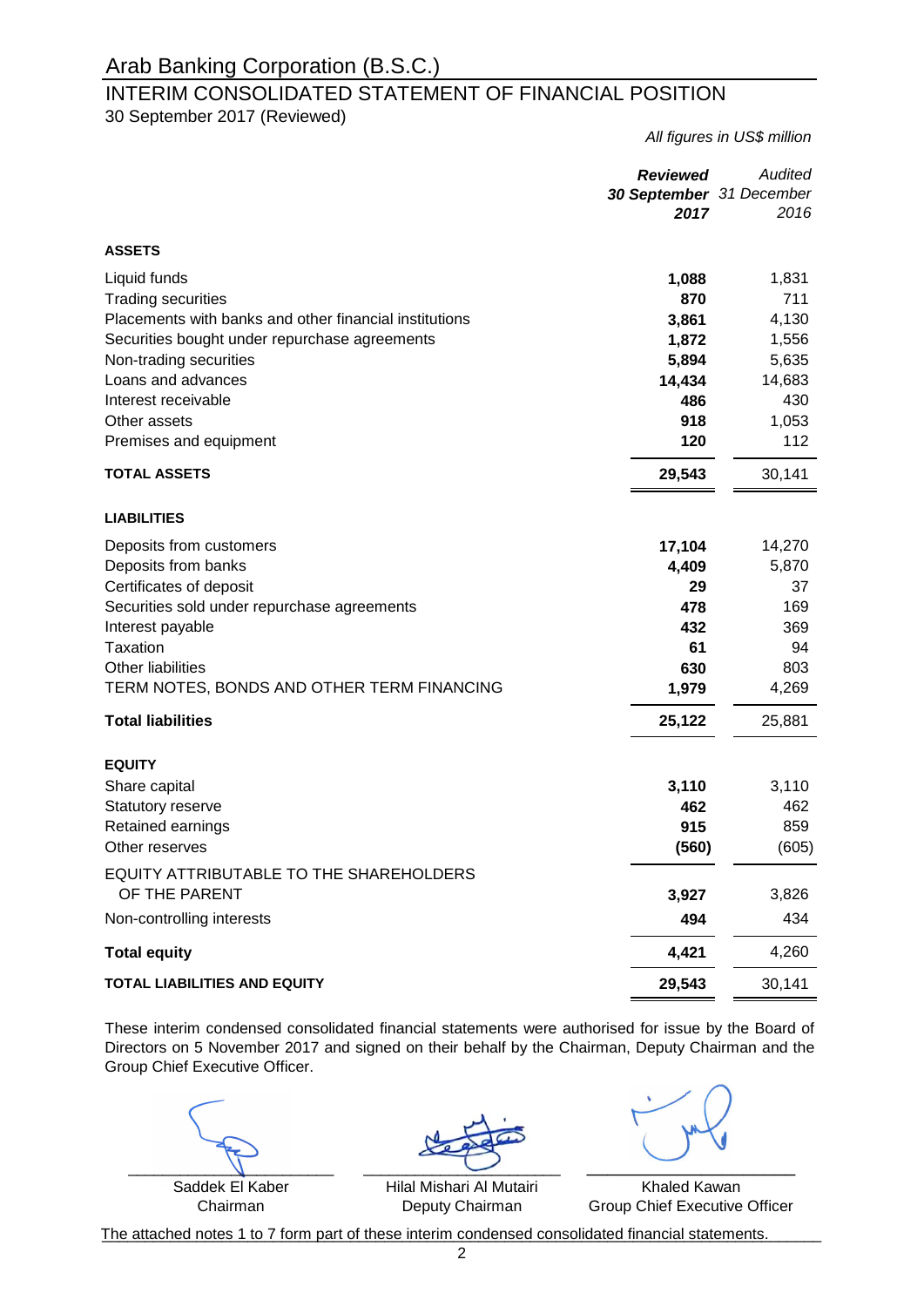### INTERIM CONSOLIDATED STATEMENT OF PROFIT OR LOSS Nine-month period ended 30 September 2017 (Reviewed)

*All figures in US\$ million*

|                                                                 | Reviewed                           |       |                                   |       |  |
|-----------------------------------------------------------------|------------------------------------|-------|-----------------------------------|-------|--|
|                                                                 | Three months ended<br>30 September |       | Nine months ended<br>30 September |       |  |
|                                                                 | 2017                               | 2016  | 2017                              | 2016  |  |
| <b>OPERATING INCOME</b>                                         |                                    |       |                                   |       |  |
| Interest and similar income                                     | 409                                | 373   | 1,169                             | 997   |  |
| Interest and similar expense                                    | (269)                              | (230) | (759)                             | (600) |  |
| Net interest income                                             | 140                                | 143   | 410                               | 397   |  |
| Other operating income                                          | 81                                 | 73    | 243                               | 261   |  |
| <b>Total operating income</b>                                   | 221                                | 216   | 653                               | 658   |  |
| Impairment provisions - net                                     | (17)                               | (24)  | (67)                              | (60)  |  |
| NET OPERATING INCOME AFTER PROVISIONS                           | 204                                | 192   | 586                               | 598   |  |
| <b>OPERATING EXPENSES</b>                                       |                                    |       |                                   |       |  |
| Staff                                                           | 78                                 | 75    | 231                               | 221   |  |
| Premises and equipment                                          | 10                                 | 9     | 27                                | 26    |  |
| Other                                                           | 27                                 | 29    | 81                                | 78    |  |
| <b>Total operating expenses</b>                                 | 115                                | 113   | 339                               | 325   |  |
| <b>PROFIT BEFORE TAXATION</b>                                   | 89                                 | 79    | 247                               | 273   |  |
| Taxation on foreign operations                                  | (27)                               | (16)  | (53)                              | (87)  |  |
| PROFIT FOR THE PERIOD                                           | 62                                 | 63    | 194                               | 186   |  |
| Profit attributable to non-controlling interests                | (13)                               | (14)  | (43)                              | (36)  |  |
| PROFIT ATTRIBUTABLE TO THE<br><b>SHAREHOLDERS OF THE PARENT</b> | 49                                 | 49    | 151                               | 150   |  |
| <b>BASIC AND DILUTED EARNINGS</b>                               |                                    |       |                                   |       |  |
| PER SHARE (EXPRESSED IN US\$)                                   | 0.02                               | 0.02  | 0.05                              | 0.05  |  |

\_\_\_\_\_\_\_\_\_\_\_\_\_\_\_\_\_\_\_\_\_\_

Chairman

\_\_\_\_\_\_\_\_\_\_\_\_\_\_\_\_\_\_\_\_\_\_\_

Deputy Chairman

Saddek El Kaber **Khaled Kawan** Hilal Mishari Al Mutairi **Khaled Kawan** Group Chief Executive Officer \_\_\_\_\_\_\_\_\_\_\_\_\_\_\_\_\_\_\_\_\_\_\_\_\_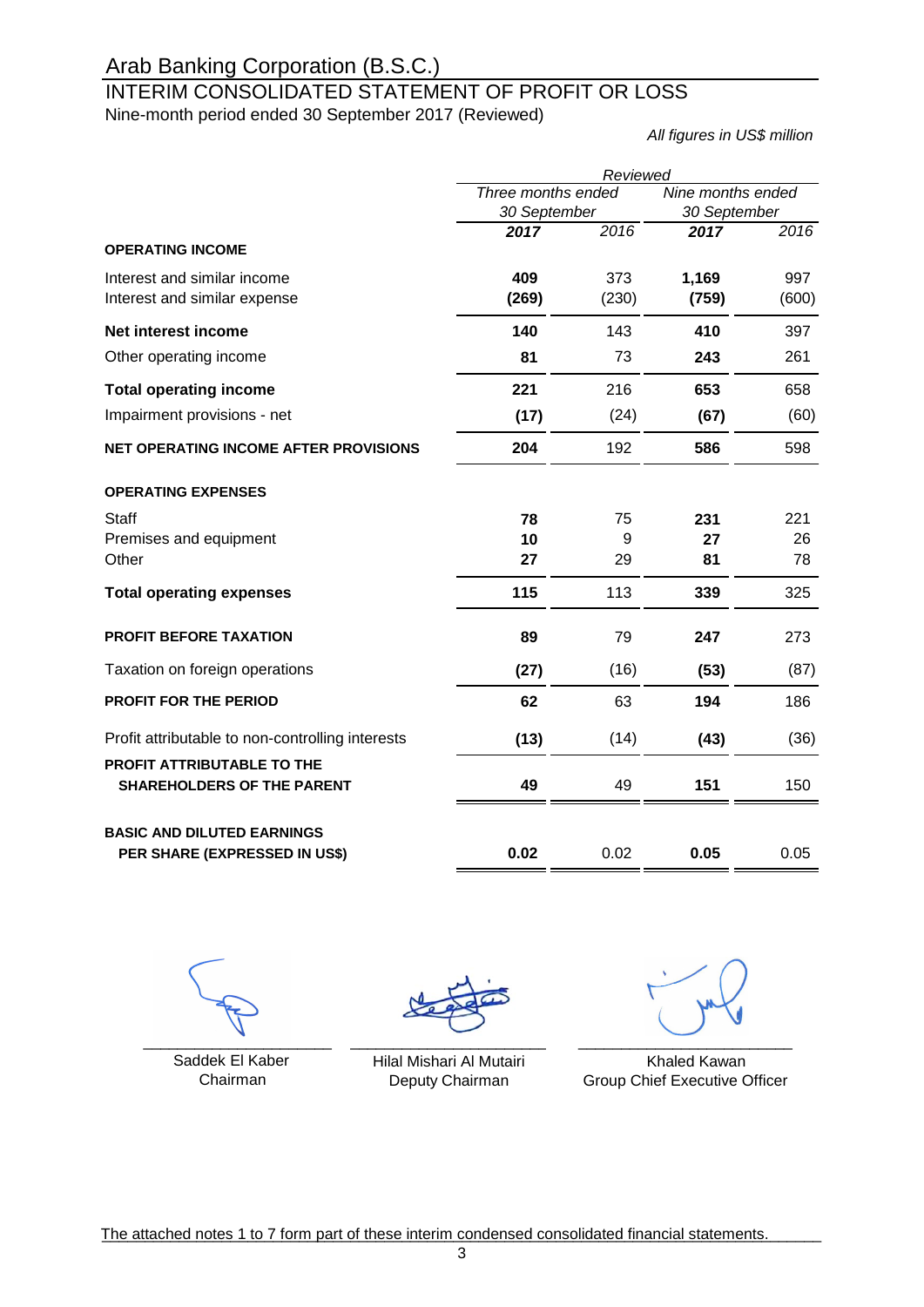### INTERIM CONSOLIDATED STATEMENT OF COMPREHENSIVE INCOME Nine-month period ended 30 September 2017 (Reviewed)

*All figures in US\$ million*

 $\blacksquare$ 

|                                                                                                                     | Reviewed                           |      |                                   |      |
|---------------------------------------------------------------------------------------------------------------------|------------------------------------|------|-----------------------------------|------|
|                                                                                                                     | Three months ended<br>30 September |      | Nine months ended<br>30 September |      |
|                                                                                                                     | 2017                               | 2016 | 2017                              | 2016 |
| <b>PROFIT FOR THE PERIOD</b>                                                                                        | 62                                 | 63   | 194                               | 186  |
| Other comprehensive income:                                                                                         |                                    |      |                                   |      |
| Other comprehensive income that<br>could be reclassified (or recycled) to<br>profit or loss in subsequent periods:  |                                    |      |                                   |      |
| Net fair value movements during the period after<br>impairment effect<br>Amortisation of fair value shortfall on    | 10                                 | 24   | 30                                | 10   |
| reclassified securities                                                                                             |                                    |      |                                   | 1    |
| Unrealised gain (loss) on exchange translation<br>of foreign subsidiaries                                           | 38                                 | (1)  | 28                                | 31   |
|                                                                                                                     | 48                                 | 23   | 58                                | 42   |
| Other comprehensive income that<br>cannot be reclassified (or recycled) to<br>profit or loss in subsequent periods: |                                    |      |                                   |      |
| Net change in pension fund reserve                                                                                  |                                    |      | (1)                               |      |
|                                                                                                                     |                                    |      | (1)                               |      |
| Total other comprehensive income for the period                                                                     | 48                                 | 23   | 57                                | 42   |
| TOTAL COMPREHENSIVE INCOME FOR THE PERIOD                                                                           | 110                                | 86   | 251                               | 228  |
| Total comprehensive income attributable to<br>non-controlling interests                                             | (30)                               | (14) | (55)                              | (96) |
| TOTAL COMPREHENSIVE INCOME ATTRIBUTABLE<br>TO SHAREHOLDERS OF THE PARENT                                            | 80                                 | 72   | 196                               | 132  |

The attached notes 1 to 7 form part of these interim condensed consolidated financial statements.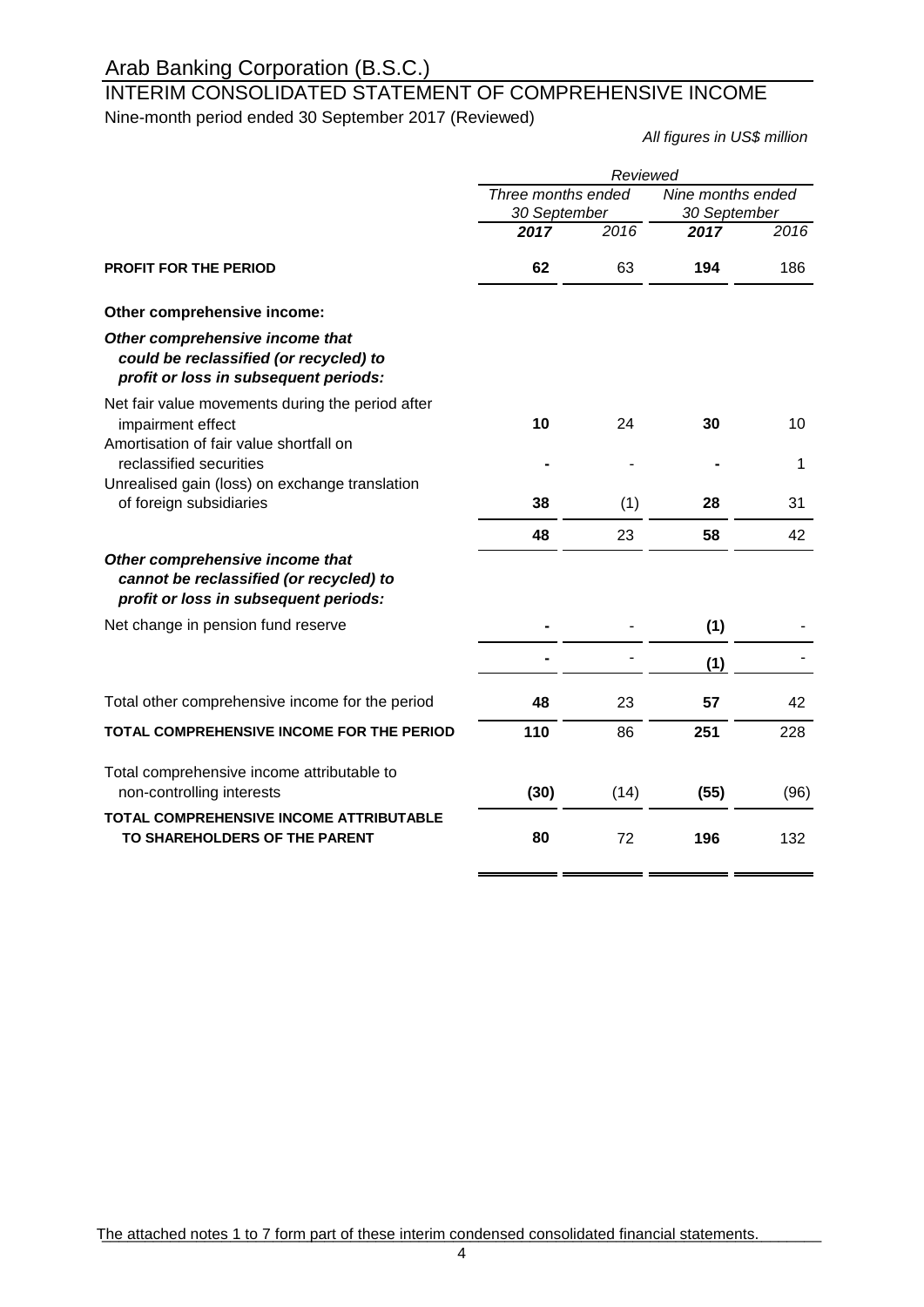### INTERIM CONSOLIDATED STATEMENT OF CASH FLOWS Nine-month period ended 30 September 2017 (Reviewed)

*All figures in US\$ million*

|                                                                                                                     | Reviewed                          |              |
|---------------------------------------------------------------------------------------------------------------------|-----------------------------------|--------------|
|                                                                                                                     | Nine months ended<br>30 September |              |
|                                                                                                                     | 2017                              | 2016         |
| <b>OPERATING ACTIVITIES</b>                                                                                         |                                   |              |
| Profit for the period                                                                                               | 194                               | 186          |
| Adjustments for:                                                                                                    |                                   |              |
| Impairment provisions - net                                                                                         | 67                                | 60           |
| Depreciation and amortisation                                                                                       | 14                                | 10           |
| Loss on disposal of premises and equipment - net                                                                    | 2                                 |              |
| Gain on disposal of non-trading securities - net<br>Amortisation of fair value shortfall on reclassified securities | (10)                              | (18)<br>1    |
| Changes in operating assets and liabilities:                                                                        |                                   |              |
| Treasury bills and other eligible bills                                                                             | 150                               | 44           |
| <b>Trading securities</b>                                                                                           | (138)                             | (66)         |
| Placements with banks and other financial institutions                                                              | 385                               | (586)        |
| Securities bought under repurchase agreements                                                                       | (275)                             | (43)         |
| Loans and advances                                                                                                  | 497                               | (658)        |
| Interest receivable and other assets                                                                                | 106                               | (87)         |
| Deposits from customers<br>Deposits from banks                                                                      | 1,785                             | 689<br>1,403 |
| Securities sold under repurchase agreements                                                                         | (1,627)<br>308                    | (378)        |
| Interest payable and other liabilities                                                                              | (169)                             | (54)         |
| Other non-cash movements                                                                                            | 44                                | 127          |
| Net cash from operating activities                                                                                  | 1,333                             | 630          |
| <b>INVESTING ACTIVITIES</b>                                                                                         |                                   |              |
| Purchase of non-trading securities                                                                                  | (1, 921)                          | (4,827)      |
| Sale and redemption of non-trading securities                                                                       | 1,711                             | 4,108        |
| Purchase of premises and equipment                                                                                  | (20)                              | (11)         |
| Sale of premises and equipment                                                                                      | 5                                 | 2            |
| Investment in subsidiaries - net                                                                                    | 6                                 | 3            |
| Net cash used in investing activities                                                                               | (219)                             | (725)        |
| <b>FINANCING ACTIVITIES</b>                                                                                         |                                   |              |
| Issue of certificates of deposit - net<br>(Redemption) / (repurchase) Issue of term notes, bonds and other          | (7)                               | (2)          |
| term financing - net                                                                                                | (1, 596)                          | 384          |
| Dividend paid to the Group's shareholders                                                                           | (93)                              |              |
| Dividend paid to non-controlling interests                                                                          | (23)                              | (21)         |
| Net cash (used in) from financing activities                                                                        | (1,719)                           | 361          |
| Net change in cash and cash equivalents                                                                             | (605)                             | 266          |
| Effect of exchange rate changes on cash and cash equivalents                                                        | 12                                | (37)         |
| Cash and cash equivalents at beginning of the period                                                                | 1,530                             | 791          |
| CASH AND CASH EQUIVALENTS AT END OF THE PERIOD                                                                      | 937                               | 1,020        |

The attached notes 1 to 7 form part of these interim condensed consolidated financial statements.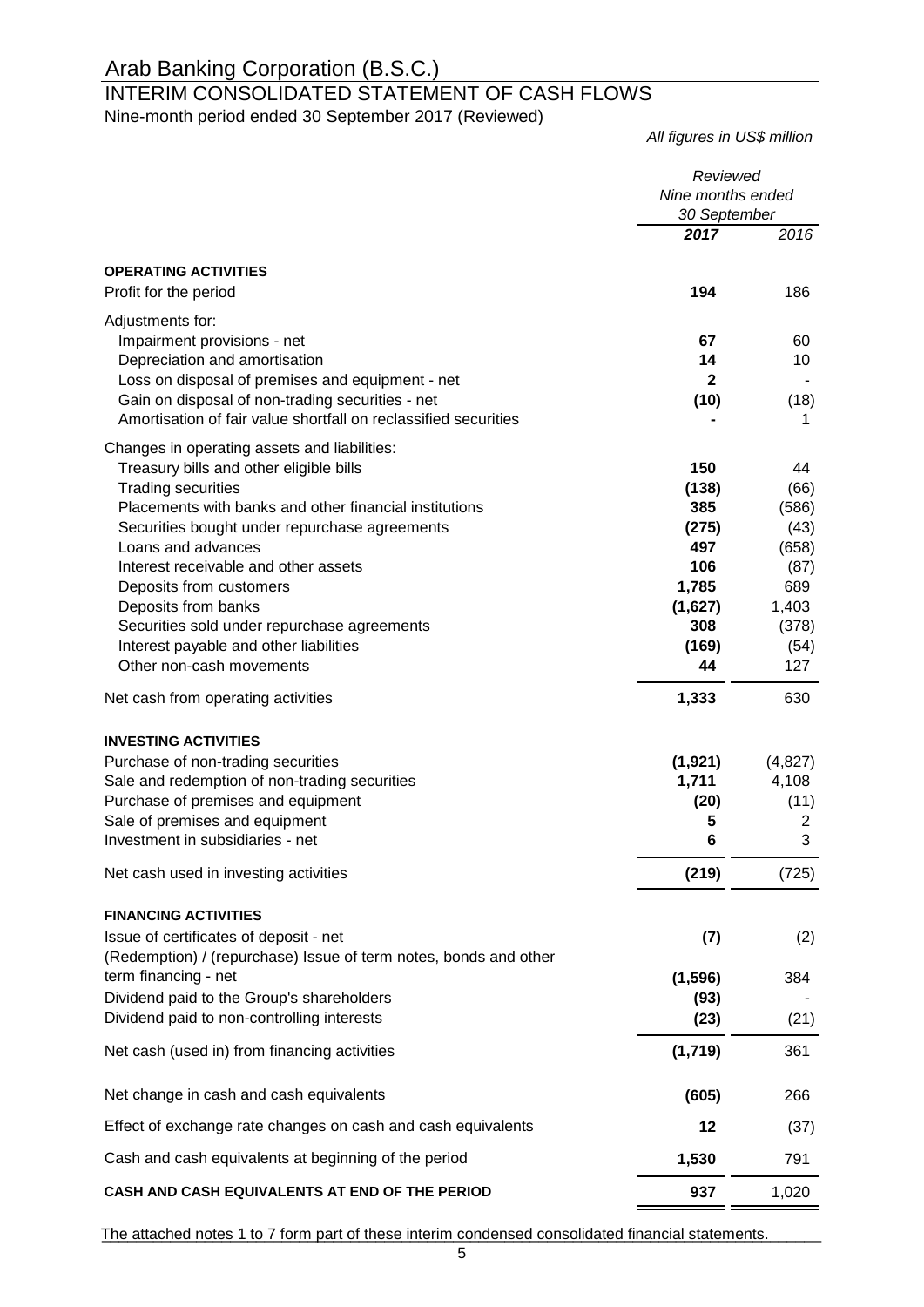# INTERIM CONSOLIDATED STATEMENT OF CHANGES IN EQUITY

Nine-month period ended 30 September 2017 (Reviewed)

*All figures in US\$ million*

|                                                                                                        |                         |                      |                       |                    |                                                   |                                        |                            |                      | Non-<br>controlling | Total              |
|--------------------------------------------------------------------------------------------------------|-------------------------|----------------------|-----------------------|--------------------|---------------------------------------------------|----------------------------------------|----------------------------|----------------------|---------------------|--------------------|
|                                                                                                        |                         |                      |                       |                    | Equity attributable to shareholders of the parent |                                        |                            |                      | interests           | equity             |
|                                                                                                        | Other reserves          |                      |                       |                    |                                                   |                                        |                            |                      |                     |                    |
|                                                                                                        | <b>Share</b><br>capital | Statutory<br>reserve | Retained<br>earnings* | General<br>reserve | Foreign<br>exchange<br>translation<br>adjustments | Cumulative<br>changes in<br>fair value | Pension<br>fund<br>reserve | Total                |                     |                    |
| December 2016<br>At 31<br>Profit for the period<br>Other comprehensive income (loss) for the period    | 3,110                   | 462                  | 859<br>151            | 100                | (625)<br>16                                       | (45)<br>30                             | (35)<br>(1)                | 3,826<br>151<br>45   | 434<br>43<br>12     | 4,260<br>194<br>57 |
| Total comprehensive income (loss) for the period<br>Dividend<br>Other equity movements in subsidiaries |                         |                      | 151<br>(93)<br>(2)    |                    | 16                                                | 30                                     | (1)                        | 196<br>(93)<br>(2)   | 55<br>5             | 251<br>(93)<br>3   |
| At 30 September 2017 (reviewed)                                                                        | 3,110                   | 462                  | 915                   | 100                | (609)                                             | (15)                                   | (36)                       | 3,927                | 494                 | 4,421              |
| December 2015<br>At 31<br>Profit for the period<br>Other comprehensive (loss) income for the period    | 3,110                   | 444                  | 693<br>150            | 100                | (507)<br>(29)                                     | (44)<br>11                             | (23)                       | 3,773<br>150<br>(18) | 335<br>36<br>60     | 4,108<br>186<br>42 |
| Total comprehensive income (loss) for the period<br>Other equity movements in subsidiaries             |                         |                      | 150                   |                    | (29)                                              | 11                                     |                            | 132<br>1             | 96<br>(2)           | 228<br>(1)         |
| At 30 September 2016 (reviewed)                                                                        | 3,110                   | 444                  | 844                   | 100                | (536)                                             | (33)                                   | (23)                       | 3,906                | 429                 | 4,335              |

\* Retained earnings include non-distributable reserves arising from consolidation of subsidiaries amounting to US\$ 424 million (31 December 2016: US\$ 419 million).

The attached notes 1 to 7 form part of these interim condensed consolidated financial statements.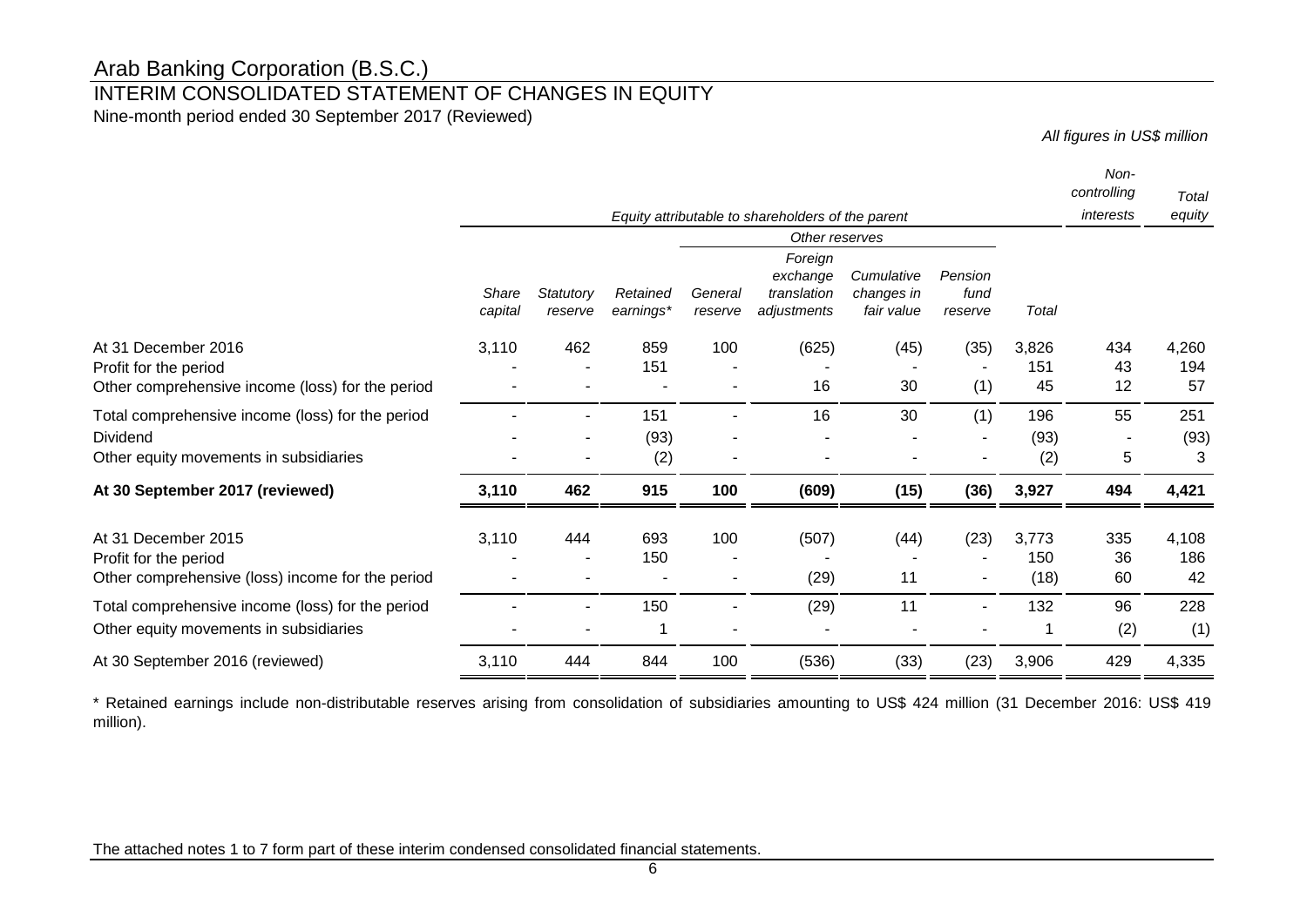# NOTES TO THE INTERIM CONDENSED CONSOLIDATED FINANCIAL **STATEMENTS**

30 September 2017 (Reviewed)

*All figures in US\$ million*

#### **1 INCORPORATION AND ACTIVITIES**

Arab Banking Corporation (B.S.C.) [the Bank] is incorporated in the Kingdom of Bahrain by an Amiri decree and operates under a wholesale banking licence issued by the Central Bank of Bahrain. The Bank is a Bahraini Shareholding Company with limited liability and is listed on the Bahrain Bourse. The Central Bank of Libya is the ultimate parent of the Bank and its subsidiaries (together 'the Group').

The Bank's registered office is at ABC Tower, Diplomatic Area, P.O. Box 5698, Manama, Kingdom of Bahrain. The Bank is registered under commercial registration number 10299 issued by the Ministry of Industry and Commerce, Kingdom of Bahrain.

The Group offers a range of international wholesale banking services including Corporate Banking & Financial Institutions, Project & Structured Finance, Syndications, Treasury, Trade Finance services and Islamic Banking. Retail banking services are only provided in the MENA region.

#### **2 BASIS OF PREPARATION AND CHANGES TO THE GROUP'S ACCOUNTING POLICIES**

#### **2.1 Basis of preparation**

The interim condensed consolidated financial statements for the nine-month period ended 30 September 2017 have been prepared in accordance with IAS 34 *Interim Financial Reporting* .

The interim condensed consolidated financial statements do not contain all information and disclosures required in the annual consolidated financial statements, and should be read in conjunction with the Group's annual consolidated financial statements for the year ended 31 December 2016. In addition, results for the nine-month period ended 30 September 2017 are not necessarily indicative of the results that may be expected for the financial year ending 31 December 2017.

#### **2.2 Basis of consolidation**

These interim condensed consolidated financial statements include the financial statements of the Bank and its subsidiaries after elimination of inter-company transactions and balances.

#### **2.3 New standards, interpretations and amendments adopted by the Group**

The accounting policies adopted in the preparation of the interim condensed consolidated financial statements are consistent with those followed in the preparation of the Group's annual consolidated financial statements for the year ended 31 December 2016, except for the adoption of new standards and interpretations effective as of 1 January 2017. The Group has not early adopted any other standard, interpretation or amendment that has been issued but is not yet effective.

The following new and amended accounting standards became effective in 2017 and have been adopted by the Group in preparation of these interim condensed consolidated financial statements as applicable. Whilst they did not have any material impact on these interim condensed consolidated financial statements, they may require additional disclosures in the annual consolidated financial statements for the year ending 31 December 2017:

Amendments to IAS 12 Income Taxes

Amendments to IAS 7 Statement of Cash Flows

Annual improvements cycle - 2014 -2016

- Amendments to IFRS 12 Disclosure of Interests in Other Entities: Clarification of the scope of disclosure requirements in IFRS 12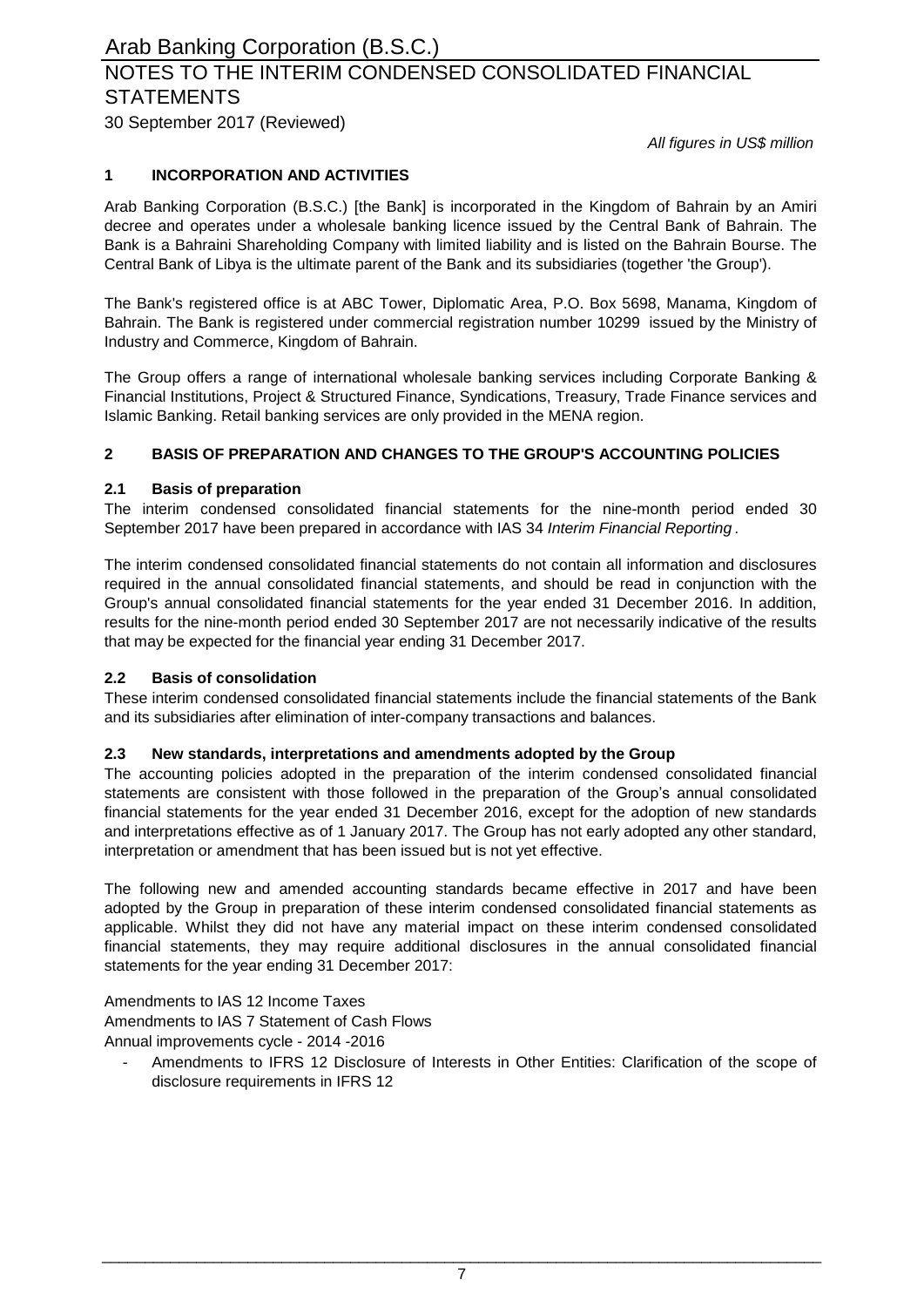### NOTES TO THE INTERIM CONDENSED CONSOLIDATED FINANCIAL **STATEMENTS**

30 September 2017 (Reviewed)

*All figures in US\$ million*

#### **2 BASIS OF PREPARATION AND CHANGES TO THE GROUP'S ACCOUNTING POLICIES (continued)**

#### **2.4 New standards, interpretations and amendments issued but not yet effective**

The standards and interpretations that are issued, but not yet effective, up to the date of issuance of the Group's financial statements are disclosed below. The Group intends to adopt these standards, if applicable, when they become effective.

| Topic                                                | Effective date |
|------------------------------------------------------|----------------|
| <b>IFRS 9 Financial Instruments</b>                  | 1 January 2018 |
| <b>IFRS 15 Revenue from Contracts with Customers</b> | 1 January 2018 |
| <b>IFRS 16 Leases</b>                                | 1 January 2019 |

The Group is assessing the impact of implementation of these standards.

#### **3 OPERATING SEGMENTS**

For management purposes, the Group is organised into five operating segments which are based on business units and their activities. The Group has accordingly been structured to place its activities under the distinct divisions which are as follows:

- **MENA subsidiaries** cover retail, corporate and treasury activities of subsidiaries in North Africa and Levant;
- **International wholesale banking** encompasses corporate and structured finance, trade finance, Islamic banking services and syndications;
- **Group treasury** comprises treasury activities of Bahrain Head Office, New York and London;
- **ABC Brasil** primarily reflects the commercial banking and treasury activities of the Brazilian subsidiary Banco ABC Brasil S.A., focusing on the corporate and middle market segments in Brazil; and
- **Other** includes activities of Arab Financial Services B.S.C. (c).

|                                                                    |                             | <b>International</b> |                   |                             |              |              |
|--------------------------------------------------------------------|-----------------------------|----------------------|-------------------|-----------------------------|--------------|--------------|
| Nine-month period ended<br>30 September 2017                       | <b>MENA</b><br>subsidiaries | wholesale<br>banking | Group<br>treasury | <b>ABC</b><br><b>Brasil</b> | <b>Other</b> | <b>Total</b> |
| Net interest income                                                | 93                          | 112                  | $12 \,$           | 175                         | 18           | 410          |
| Other operating income                                             | 32                          | 55                   | 24                | 108                         | 24           | 243          |
| Total operating income                                             | 125                         | 167                  | 36                | 283                         | 42           | 653          |
| Profit before impairment provisions<br>Impairment provisions - net | 58<br>(2)                   | 102<br>(2)           | 18                | 186<br>(63)                 | 24           | 388<br>(67)  |
| Profit before taxation and unallocated<br>operating expenses       | 56                          | 100                  | 18                | 123                         | 24           | 321          |
| Taxation on foreign operations<br>Unallocated operating expenses   | (16)                        | (5)                  | ۰                 | (32)                        |              | (53)<br>(74) |
| Profit for the period                                              |                             |                      |                   |                             |              | 194          |
| Operating assets<br>as at 30 September 2017                        | 3,236                       | 9,399                | 8,550             | 8,279                       | 79           | 29,543       |
| Operating liabilities<br>as at 30 September 2017                   | 2,752                       |                      | 15,297            | 7,061                       | 12           | 25,122       |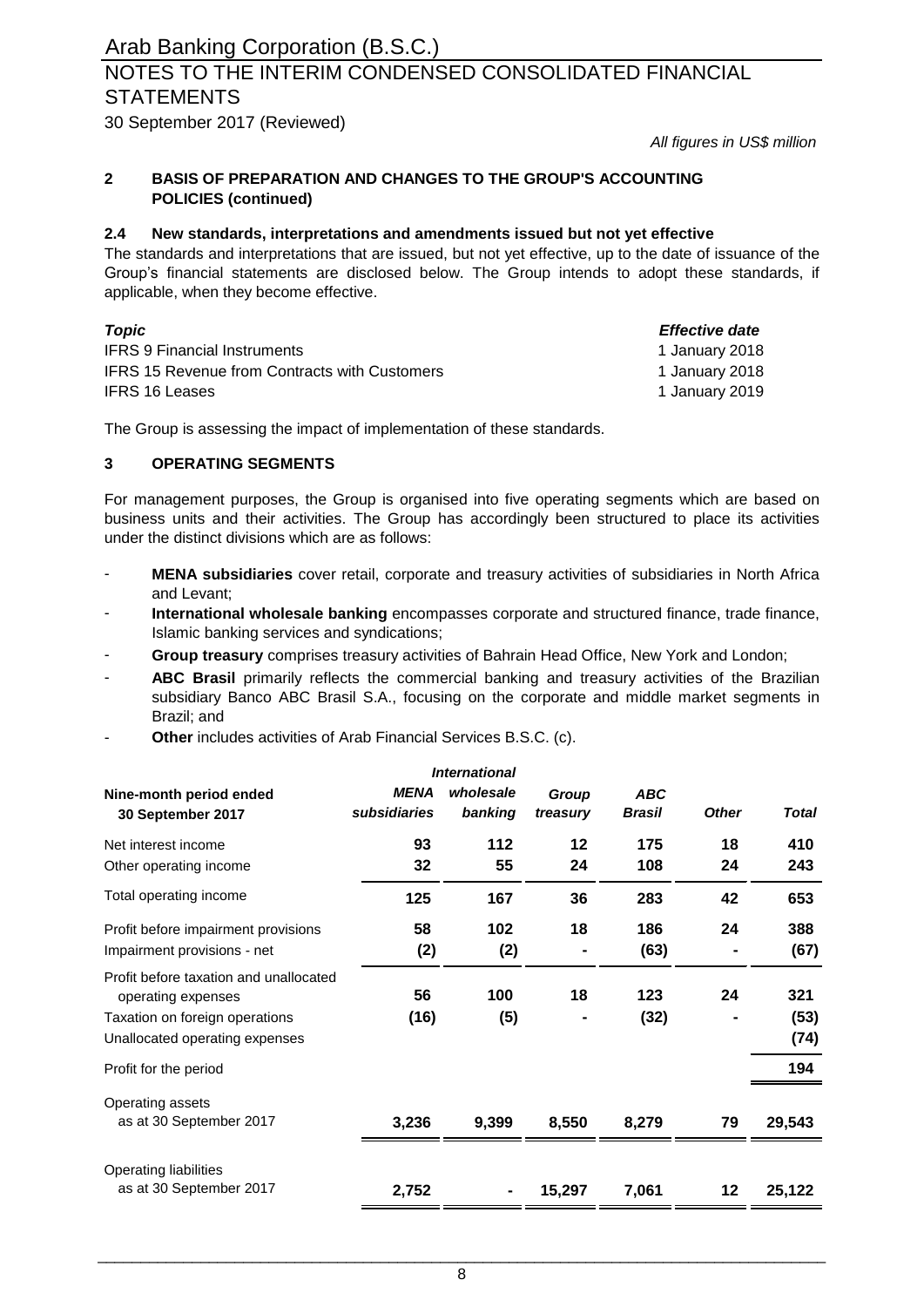# NOTES TO THE INTERIM CONDENSED CONSOLIDATED FINANCIAL **STATEMENTS**

30 September 2017 (Reviewed)

*All figures in US\$ million*

#### **3 OPERATING SEGMENTS (continued)**

|                                                              |              | International |          |            |                 |        |
|--------------------------------------------------------------|--------------|---------------|----------|------------|-----------------|--------|
| Nine-month period ended                                      | <b>MENA</b>  | wholesale     | Group    | <b>ABC</b> |                 |        |
| 30 September 2016                                            | subsidiaries | banking       | treasury | Brasil     | Other           | Total  |
| Net interest income                                          | 108          | 104           | 22       | 156        | 7               | 397    |
| Other operating income                                       | 36           | 62            | 18       | 120        | 25              | 261    |
| Total operating income                                       | 144          | 166           | 40       | 276        | 32              | 658    |
| Profit before impairment provisions                          | 70           | 99            | 29       | 195        | 12 <sup>2</sup> | 405    |
| Impairment provisions - net                                  | (3)          | (1)           |          | (56)       |                 | (60)   |
| Profit before taxation and unallocated<br>operating expenses | 67           | 98            | 29       | 139        | 12              | 345    |
| Taxation on foreign operations                               | (18)         | (5)           |          | (64)       |                 | (87)   |
| Unallocated operating expenses                               |              |               |          |            |                 | (72)   |
| Profit for the period                                        |              |               |          |            |                 | 186    |
| Operating assets                                             |              |               |          |            |                 |        |
| as at 31 December 2016                                       | 3,146        | 9,924         | 9,178    | 7,815      | 78              | 30,141 |
| Operating liabilities                                        |              |               |          |            |                 |        |
| as at 31 December 2016                                       | 2,688        |               | 16,591   | 6,597      | 5               | 25,881 |

#### **4 FINANCIAL INSTRUMENTS**

The following table provides the fair value measurement heirarchy of the Group's financial assets and financial liabilities.

#### **Quantitative disclosure of fair value measurement hierarchy for assets as at 30 September 2017:**

#### **Financial assets measured at fair value:**

| Level 1                                     | Level <sub>2</sub> | <b>Total</b> |
|---------------------------------------------|--------------------|--------------|
| 870<br><b>Trading securities</b>            |                    | 870          |
| Non-trading securities - available-for-sale |                    |              |
| 5,223<br>Quoted debt securities             |                    | 5,223        |
| Unquoted debt securities                    | 438                | 438          |
| Quoted equity shares<br>5                   |                    | 5            |
| Unquoted equity shares                      |                    |              |
| Derivatives held for trading                |                    |              |
| Interest rate swaps                         | 51                 | 51           |
| Currency swaps                              |                    |              |
| Forward foreign exchange contracts          | 29                 | 29           |
| <b>Options</b><br>70                        | 31                 | 101          |
| 5<br><b>Futures</b>                         |                    | 5            |
| Derivatives held as hedges                  |                    |              |
| Interest rate swaps                         |                    |              |
| Forward foreign exchange contracts          | 11                 | 11           |
| Options                                     |                    |              |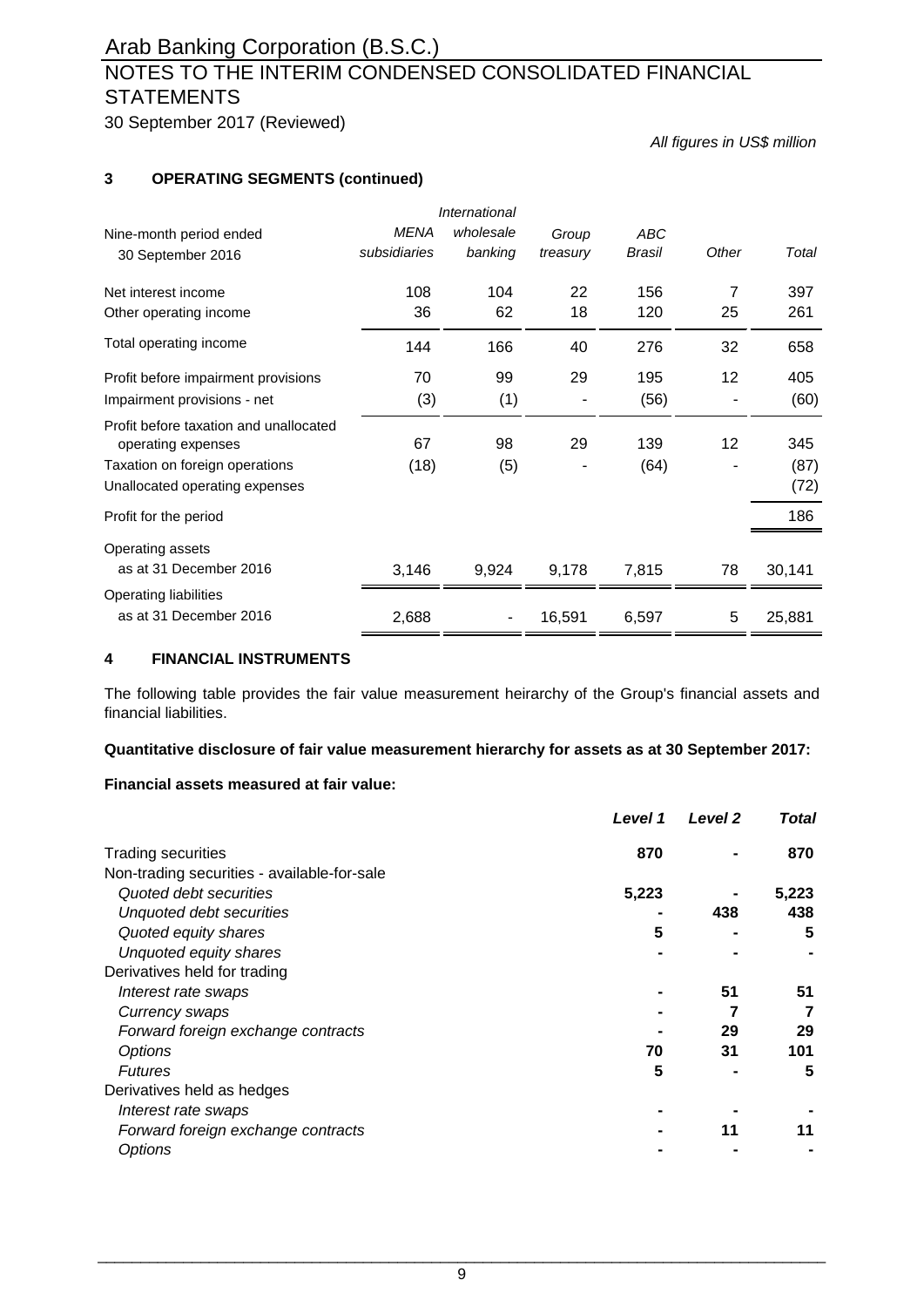### NOTES TO THE INTERIM CONDENSED CONSOLIDATED FINANCIAL **STATEMENTS**

30 September 2017 (Reviewed)

*All figures in US\$ million*

#### **4 FINANCIAL INSTRUMENTS (continued)**

**Quantitative disclosure of fair value measurement hierarchy for liabilities as at 30 September 2017:**

**Financial liabilities measured at fair value:**

|                                    | Level 1 | Level <sub>2</sub> | <b>Total</b> |
|------------------------------------|---------|--------------------|--------------|
| Derivatives held for trading       |         |                    |              |
| Interest rate swaps                |         | 41                 |              |
| Currency swaps                     |         | 28                 | 28           |
| Forward foreign exchange contracts |         | 24                 | 24           |
| Options                            | 63      | 34                 | 97           |
| <b>Futures</b>                     | 5       |                    | 5            |
| Derivatives held as hedges         |         |                    |              |
| Interest rate swaps                |         |                    |              |
| Forward foreign exchange contracts |         |                    |              |
| Options                            |         |                    |              |

Quantitative disclosure of fair value measurement hierarchy for assets as at 31 December 2016:

Financial assets measured at fair value:

|                                             | Level 1 | Level 2 | Total |
|---------------------------------------------|---------|---------|-------|
| <b>Trading securities</b>                   | 708     | 3       | 711   |
| Non-trading securities - available-for-sale |         |         |       |
| Quoted debt securities                      | 4,142   |         | 4,142 |
| Unquoted debt securities                    |         | 485     | 485   |
| Quoted equity shares                        | 4       |         | 4     |
| Unquoted equity shares                      |         |         |       |
| Derivatives held for trading                |         |         |       |
| Interest rate swaps                         |         | 47      | 47    |
| Currency swaps                              |         | 21      | 21    |
| Forward foreign exchange contracts          |         | 79      | 79    |
| <b>Options</b>                              | 228     | 51      | 279   |
| <b>Futures</b>                              | 9       |         | 9     |
| Derivatives held as hedges                  |         |         |       |
| Interest rate swaps                         |         |         |       |
| Forward foreign exchange contracts          |         |         |       |
| <b>Options</b>                              |         |         |       |

Quantitative disclosure of fair value measurement hierarchy for liabilities as at 31 December 2016:

Financial liabilities measured at fair value:

|                                    | Level 1 | Level 2 | Total |
|------------------------------------|---------|---------|-------|
| Derivatives held for trading       |         |         |       |
| Interest rate swaps                |         | 42      | 42    |
| Currency swaps                     |         | 27      | 27    |
| Forward foreign exchange contracts |         | 33      | 33    |
| Options                            | 204     | 52      | 256   |
| <b>Futures</b>                     | 11      |         | 11    |
| Derivatives held as hedges         |         |         |       |
| Interest rate swaps                |         |         |       |
| Forward foreign exchange contracts |         | 25      | 25    |
| Options                            |         |         |       |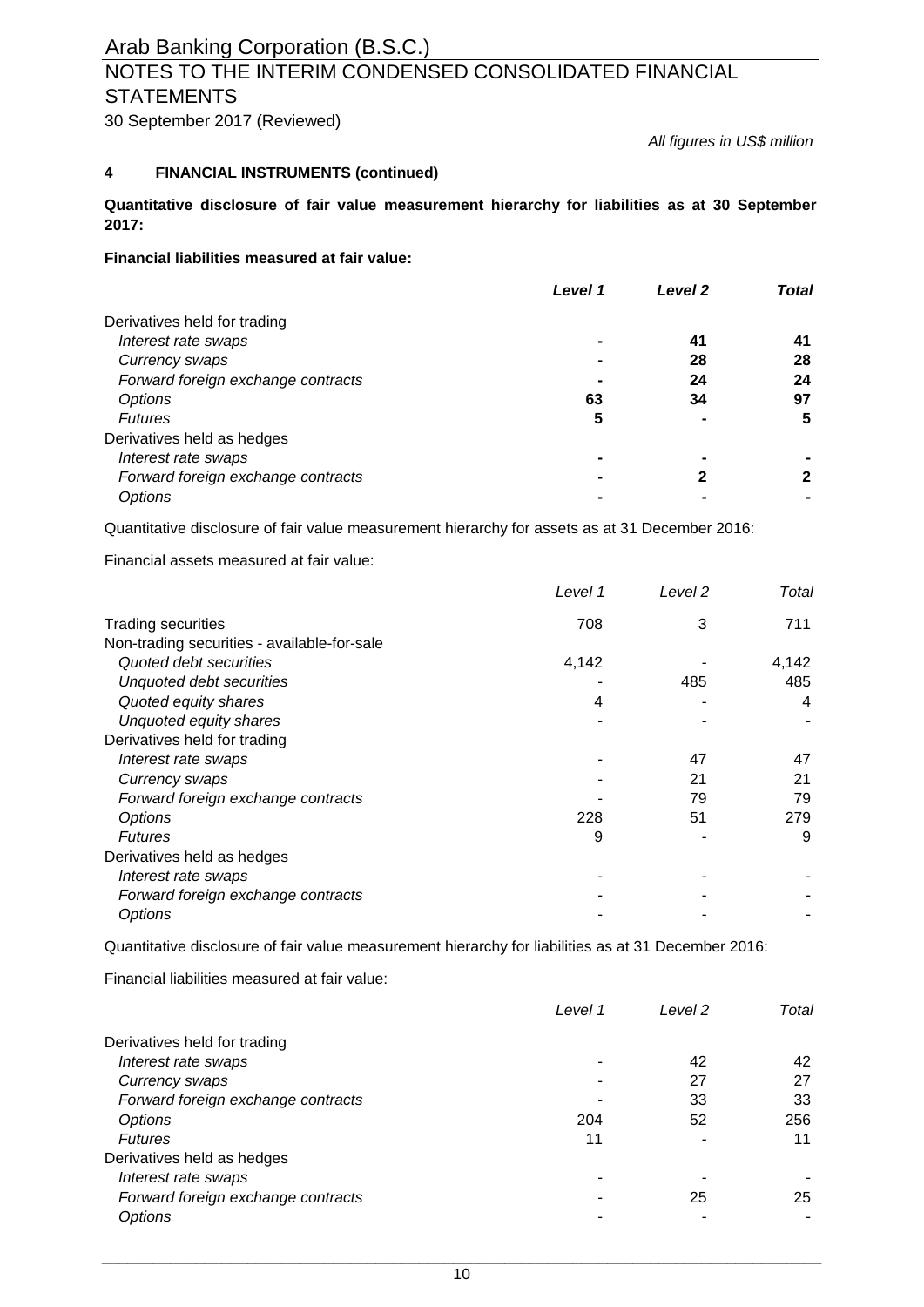### NOTES TO THE INTERIM CONDENSED CONSOLIDATED FINANCIAL **STATEMENTS**

30 September 2017 (Reviewed)

*All figures in US\$ million*

#### **4 FINANCIAL INSTRUMENTS (continued)**

#### **Fair values of financial instruments not carried at fair value**

Except for the following, the fair value of financial instruments which are not carried at fair value are not materially different from their carrying value.

|                                                                            | 30 September 2017 |               | 31 December 2016  |               |
|----------------------------------------------------------------------------|-------------------|---------------|-------------------|---------------|
|                                                                            | Carrying<br>value | Fair<br>value | Carrying<br>value | Fair<br>value |
| <b>Financial assets</b><br>Other non-trading securities                    | 214               | 243           | 989               | 1.012         |
| <b>Financial liabilities</b><br>Term notes, bonds and other term financing | 1.979             | 1.992         | 4.269             | 4.280         |

For financial instruments that are recognised at fair value on a recurring basis, the Group determines whether transfers have occurred between Levels in the hierarchy by re-assessing categorisation at the end of each reporting period.

#### **Financial instruments in level 1**

The fair value of financial instruments traded in active markets is based on quoted market prices at the balance sheet date. A market is regarded as active if quoted prices are readily and regularly available from an exchange, dealer, broker, industry group, pricing service, or regulatory agency, and those prices represent actual and regularly occurring market transactions on an arm's length basis. The quoted market price used for financial assets held by the Group is the current bid price. These instruments are included in Level 1. Instruments included in Level 1 comprise primarily DAX, FTSE 100 and Dow Jones equity investments classified as trading securities or available for sale.

#### **Financial instruments in level 2**

The fair value of financial instruments that are not traded in an active market (for example, over-thecounter derivatives) is determined by using valuation techniques. These valuation techniques maximise the use of observable market data where it is available and rely as little as possible on entity specific estimates. If all significant inputs required to fair value an instrument are observable, the instrument is included in level 2.

#### **Transfers between level 1 and level 2**

There were no transfers between level 1 and level 2 during the period ended 30 September 2017 (31 December 2016: none).

#### **5 CREDIT COMMITMENTS AND CONTINGENT ITEMS**

#### **a) Credit commitments and contingencies**

|                                                                            | 30 September 31 December |       |
|----------------------------------------------------------------------------|--------------------------|-------|
|                                                                            | 2017                     | 2016  |
| Short-term self-liquidating trade and transaction-related contingent items | 3.343                    | 2,843 |
| Direct credit substitutes, guarantees                                      | 3,824                    | 3,581 |
| Undrawn loans and other commitments                                        | 1.957                    | 2,166 |
|                                                                            | 9.124                    | 8,590 |
| Risk weighted equivalents                                                  | 2,993                    | 2,890 |